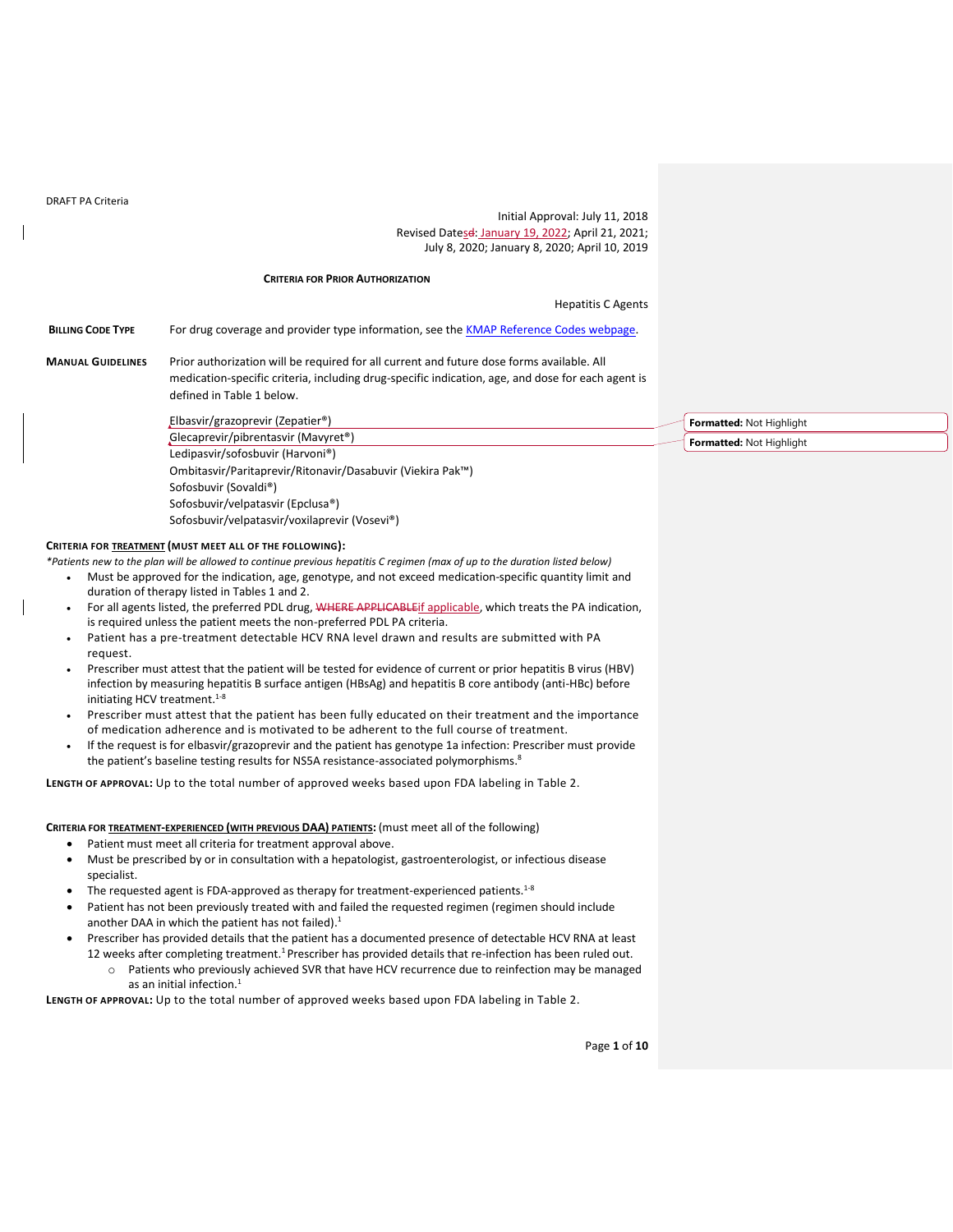## DRAFT PA Criteria

**FOR DRUGS THAT HAVE A CURRENT PA REQUIREMENT, BUT NOT FOR THE NEWLY APPROVED INDICATIONS, FOR OTHER FDA-APPROVED INDICATIONS, AND FOR CHANGES TO AGE REQUIREMENTS NOT LISTED WITHIN THE PA CRITERIA:**

• **THE PA REQUEST WILL BE REVIEWED BASED UPON THE FOLLOWING PACKAGE INSERT INFORMATION: INDICATION, AGE, DOSE, AND ANY PRE-REQUISITE TREATMENT REQUIREMENTS FOR THAT INDICATION.**

**LENGTH OF APPROVAL (INITIAL AND RENEWAL):** Up to the total number of approved weeks based upon FDA labeling in the package insert.

# Table 1. FDA-approved age and indications for Hepatitis C Agents.<sup>2-8</sup>

| <b>Agents</b>                      | Indication(s)                                                                               | Age/Weight               |
|------------------------------------|---------------------------------------------------------------------------------------------|--------------------------|
|                                    | Antihepaciviral NS3/4A Protease Inhibitor and NS5A Inhibitor Combination                    |                          |
| Elbasvir/Grazoprevir (Zepatier®)   | Chronic hepatitis C genotype 1 or 4 infection without                                       | $\geq$ 1248 years or     |
|                                    | cirrhosis or with compensated cirrhosis (Child-Pugh A)                                      | weighing $\geq$ 30 kg    |
| Glecaprevir/pibrentasvir           | Chronic hepatitis C genotype 1, 2, 3, 4, 5, or 6 infection                                  | $\geq$ 3 years $\geq$ 12 |
| (Mavyret <sup>®</sup> )            | without cirrhosis or with compensated cirrhosis (Child-Pugh                                 | vears or weighing        |
|                                    | A)                                                                                          | $\geq$ 45 kg             |
|                                    | Antihepaciviral NS3/4A Protease Inhibitor and NS5A Inhibitor and NS5B Inhibitor Combination |                          |
| Ombitasvir/Paritaprevir/           | Chronic hepatitis C genotype 1a or 1b infection without                                     | $\geq$ 18 years          |
| Ritonavir/Dasabuvir (Viekira Pak™) | cirrhosis or with compensated cirrhosis (Child-Pugh A)                                      |                          |
| Sofosbuvir/velpatasvir/            | Chronic hepatitis C genotype 1, 2, 3, 4, 5, or 6 infection                                  | $\geq$ 18 years          |
| voxilaprevir (Vosevi®)             | without cirrhosis or with compensated cirrhosis (Child-Pugh                                 |                          |
|                                    | A)                                                                                          |                          |
|                                    | Antihepaciviral NS5A Inhibitor and NS5B Inhibitor Combination                               |                          |
| Ledipasvir/sofosbuvir (Harvoni®)   | Chronic hepatitis C genotype 1, 4, 5, or 6 infection                                        | $\geq$ 3 years           |
| Sofosbuvir/Velpatasvir (Epclusa®)  | Chronic hepatitis C genotype 1, 2, 3, 4, 5, or 6 infection                                  | $\geq$ 3 6-years or      |
|                                    |                                                                                             | weighing $\geq$ 17 kg    |
|                                    | Antihepaciviral NS5B Inhibitor                                                              |                          |
| Sofosbuvir (Sovaldi®)              | Chronic hepatitis C genotype 1, 2, 3, or 4 infection in adults                              | $\geq$ 18 years          |
|                                    | without cirrhosis or with compensated cirrhosis (Child-Pugh                                 |                          |
|                                    | A) as a component of a combination antiviral treatment                                      |                          |
|                                    | regimen.                                                                                    |                          |
|                                    |                                                                                             |                          |
|                                    | Chronic hepatitis C genotype 2 or 3 infection in pediatrics                                 |                          |
|                                    | without cirrhosis or with compensated cirrhosis (Child-Pugh                                 | $\geq$ 3 years           |
|                                    | A) in combination with ribavirin.                                                           |                          |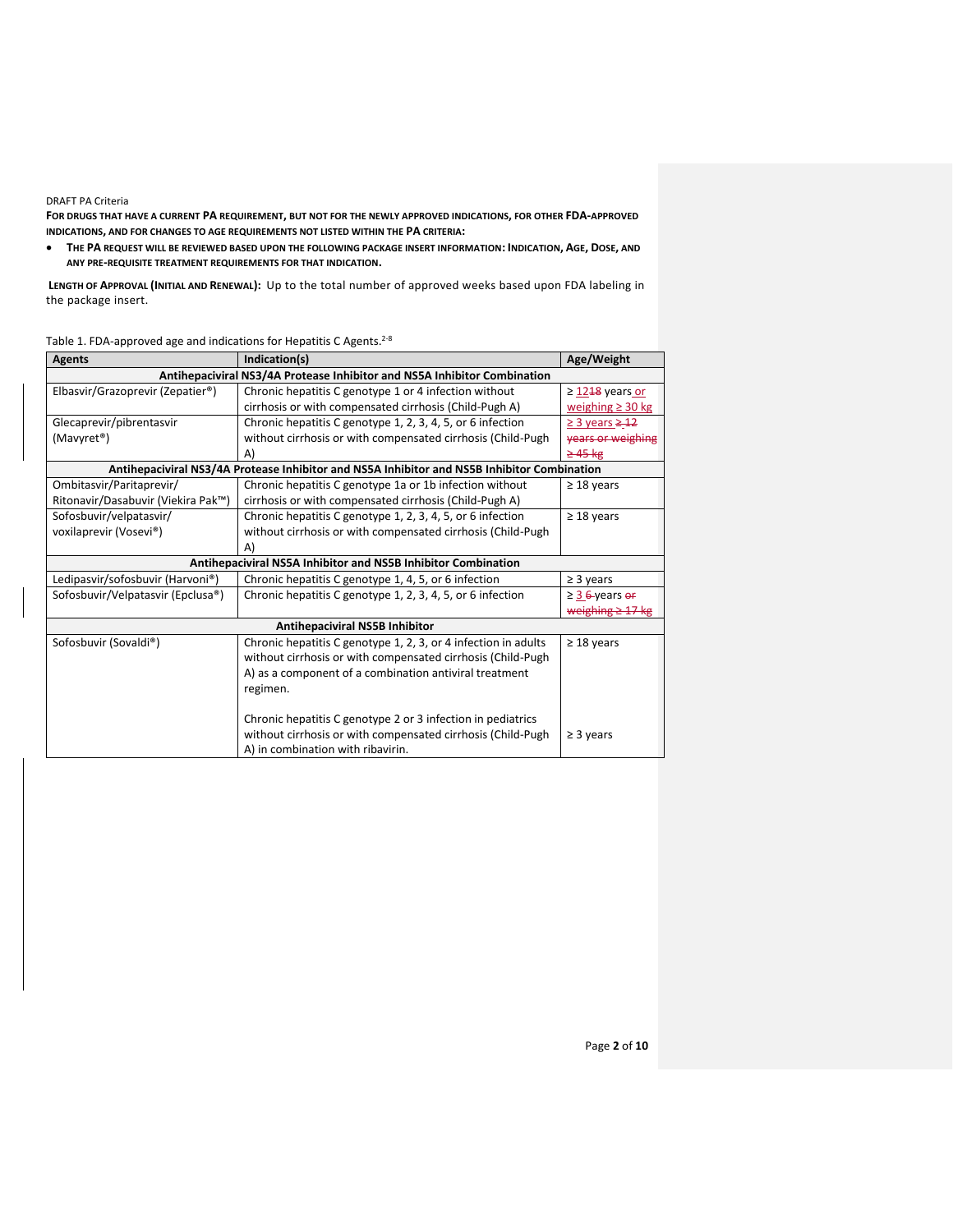Table 2. Treatment Regimen and Duration by Genotype.  $20$ 

| Agents                   | <b>Patient Population</b>                                                | <b>Treatment Duration</b><br>$\leftarrow$       | <b>Formatted Table</b>                                  |
|--------------------------|--------------------------------------------------------------------------|-------------------------------------------------|---------------------------------------------------------|
|                          | Antihepaciviral NS3/4A Protease Inhibitor and NS5A Inhibitor Combination |                                                 |                                                         |
| Elbasvir/Grazoprevir     | Genotype 1a and treatment-naïve or                                       | One tablet daily (elbasvir 50                   |                                                         |
| (Zepatier®)              | peginterferon/ribavirin-experienced without cirrhosis or                 | mg-grazoprevir 100 mg per                       |                                                         |
|                          | with compensated cirrhosis (Child-Pugh class A) without                  | day) for 12 weeks.                              |                                                         |
|                          | baseline NS5A polymorphisms (at amino acid positions                     |                                                 |                                                         |
|                          | 28, 30, 31, or 93).                                                      |                                                 |                                                         |
|                          | Genotype 1b and treatment-naïve or                                       |                                                 |                                                         |
|                          | peginterferon/ribavirin-experienced without cirrhosis or                 |                                                 |                                                         |
|                          | with compensated cirrhosis (Child-Pugh class A).                         |                                                 |                                                         |
|                          |                                                                          |                                                 |                                                         |
|                          | Genotype 4 and treatment-naïve without cirrhosis or                      |                                                 |                                                         |
|                          | with compensated cirrhosis (Child-Pugh class A).                         |                                                 |                                                         |
|                          | Genotype 1a or 1b and treatment-experienced with                         | One tablet daily (elbasvir 50                   |                                                         |
|                          | peginterferon/ribavirin/HCV NS3/4A protease inhibitor                    | mg-grazoprevir 100 mg per                       |                                                         |
|                          | without cirrhosis or with compensated cirrhosis (Child-                  | day) for 12 weeks in                            |                                                         |
|                          | Pugh class A).                                                           | combination with ribavirin.                     |                                                         |
|                          | Genotype 1a and treatment-naïve or                                       | One tablet daily (elbasvir 50                   |                                                         |
|                          | peginterferon/ribavirin-experienced without cirrhosis or                 | mg-grazoprevir 100 mg per                       |                                                         |
|                          | with compensated cirrhosis (Child-Pugh class A) with                     | day) for 16 weeks in                            |                                                         |
|                          | baseline NS5A polymorphisms (at amino acid positions                     | combination with ribavirin.                     |                                                         |
|                          | 28, 30, 31, or 93).                                                      |                                                 |                                                         |
|                          | Genotype 4 and treatment-experienced with                                |                                                 |                                                         |
|                          | peginterferon/ribavirin without cirrhosis or with                        |                                                 |                                                         |
|                          | compensated cirrhosis (Child-Pugh class A).                              |                                                 |                                                         |
| Glecaprevir/pibrentasvir | Genotype 1, 2, 3, 4, 5, 6, and treatment-naïve without                   | <b>Weight-based dosing:</b>                     | Formatted: Font: Bold, Underline                        |
| (Mavyret <sup>®</sup> )  | cirrhosis or with compensated cirrhosis (Child-Pugh class                | Pediatric dosing for patients                   |                                                         |
|                          | A).                                                                      | $age \geq 3 years to < 12 years$                |                                                         |
|                          |                                                                          | AND:                                            |                                                         |
|                          | Genotype 1, 2, 4, 5, 6, and treatment-experienced with                   | • $\leq$ 20 kg: Three packets of $\sim$         | Formatted: Font: (Default) Calibri                      |
|                          | peginterferon/ribavirin and/or sofosbuvir (without prior                 | oral pellets daily                              | Formatted: List Paragraph, Indent: Left: 0", Bulleted + |
|                          | treatment with an NS5A inhibitor or NS3/4A protease                      | (glecaprevir 150 mg-                            | Level: 1 + Aligned at: 0.25" + Indent at: 0.5"          |
|                          | inhibitor) without cirrhosis.                                            | pibrentasvir 60 mg per day)                     |                                                         |
|                          |                                                                          | for 8 weeks.                                    |                                                         |
|                          |                                                                          | $\geq$ 20 kg to < 30 kg: Four $\leftrightarrow$ | Formatted: Font: (Default) Calibri                      |
|                          |                                                                          | packets of oral pellets daily                   | Formatted: List Paragraph, Indent: Left: 0", Bulleted + |
|                          |                                                                          | (glecaprevir 200 mg-                            | Level: $1 +$ Aligned at: $0.25"$ + Indent at: $0.5"$    |
|                          |                                                                          | pibrentasvir 80 mg per day)                     |                                                         |
|                          |                                                                          | for 8 weeks.                                    |                                                         |
|                          |                                                                          | $-30$ kg to < 45 kg:                            | Formatted: Font: (Default) Calibri                      |
|                          |                                                                          |                                                 | Formatted: List Paragraph, Indent: Left: 0", Bulleted + |

Page **3** of **10**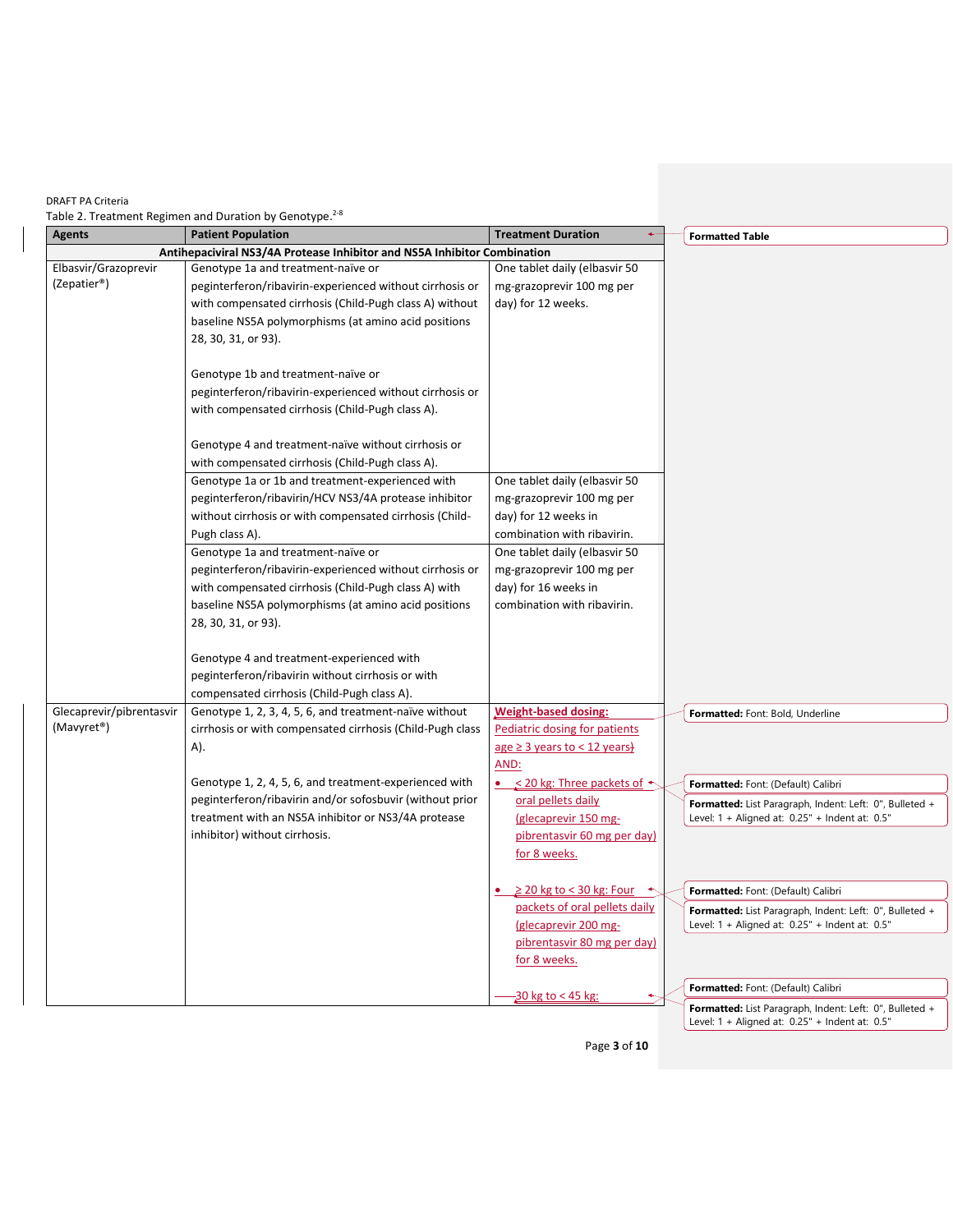| <b>DRAFT PA Criteria</b> |                                                           |                                           |                        |
|--------------------------|-----------------------------------------------------------|-------------------------------------------|------------------------|
| <b>Agents</b>            | <b>Patient Population</b>                                 | <b>Treatment Duration</b>                 | <b>Formatted Table</b> |
|                          |                                                           | Five packets of oral pellets              |                        |
|                          |                                                           | daily (glecaprevir 250 mg-                |                        |
|                          |                                                           | pibrentasvir 100 mg per                   |                        |
|                          |                                                           | day) for 8 weeks.                         |                        |
|                          |                                                           | Patients age $\geq$ 12 years OR $\geq$ 45 |                        |
|                          |                                                           | kg: Three tablets daily                   |                        |
|                          |                                                           | (glecaprevir 300 mg-                      |                        |
|                          |                                                           | pibrentasvir 120 mg per day)              |                        |
|                          |                                                           | for 8 weeks.                              |                        |
|                          | Genotype 1 and treatment-experienced with an NS3/4A       | Weight based dosing as above              |                        |
|                          | protease inhibitor (without prior treatment with an       | for 12 weeks.                             |                        |
|                          | NS5A inhibitor) without cirrhosis or with compensated     |                                           |                        |
|                          | cirrhosis (Child-Pugh class A).                           |                                           |                        |
|                          |                                                           |                                           |                        |
|                          | Genotype 1, 2, 4, 5, 6, and treatment-experienced with    |                                           |                        |
|                          | peginterferon/ribavirin and/or sofosbuvir (without prior  |                                           |                        |
|                          | treatment with an NS5A inhibitor or NS3/4A protease       |                                           |                        |
|                          | inhibitor) with compensated cirrhosis (Child-Pugh class   |                                           |                        |
|                          | A).                                                       |                                           |                        |
|                          | Genotype 1, 2, 4, 5, 6, and liver or kidney transplant    |                                           |                        |
|                          | recipients without cirrhosis or with compensated          |                                           |                        |
|                          | cirrhosis (Child-Pugh class A).                           |                                           |                        |
|                          | Genotype 1 and treatment-experienced with an NS5A         | Weight based dosing as above              |                        |
|                          | inhibitor (without prior treatment with an NS3/4A         | for 16 weeks.                             |                        |
|                          | protease inhibitor) without cirrhosis or with             |                                           |                        |
|                          | compensated cirrhosis (Child-Pugh class A).               |                                           |                        |
|                          |                                                           |                                           |                        |
|                          | Genotype 3 and treatment-experienced with                 |                                           |                        |
|                          | peginterferon/ribavirin and/or sofosbuvir ((without prior |                                           |                        |
|                          | treatment with an NS5A inhibitor or NS3/4A protease       |                                           |                        |
|                          | inhibitor) without cirrhosis or with compensated          |                                           |                        |
|                          | cirrhosis (Child-Pugh class A).                           |                                           |                        |
|                          | Genotype 1 and liver or kidney transplant recipient's     |                                           |                        |
|                          | treatment-experienced with an NS5A inhibitor (without     |                                           |                        |
|                          | prior treatment with an NS3/4A protease inhibitor)        |                                           |                        |
|                          | without cirrhosis or with compensated cirrhosis (Child-   |                                           |                        |
|                          | Pugh class A).                                            |                                           |                        |
|                          |                                                           |                                           |                        |
|                          | Genotype 3 and liver or kidney transplant recipient's     |                                           |                        |
|                          | treatment-experienced with peginterferon/ribavirin        |                                           |                        |
|                          | and/or sofosbuvir (without prior treatment with an        |                                           |                        |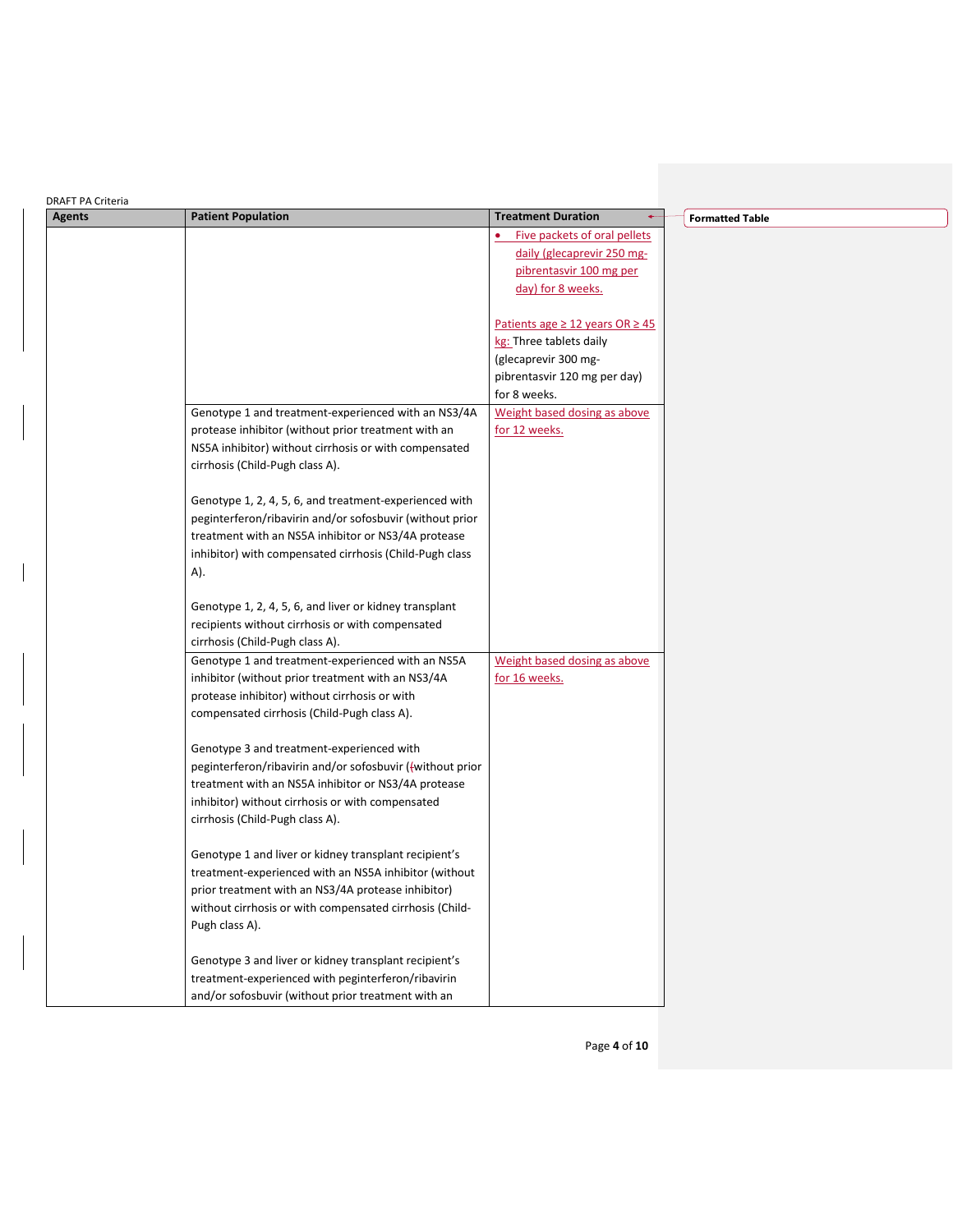| <b>DRAFT PA Criteria</b> |                                                                                             |                                                                |                                                                                                           |
|--------------------------|---------------------------------------------------------------------------------------------|----------------------------------------------------------------|-----------------------------------------------------------------------------------------------------------|
| <b>Agents</b>            | <b>Patient Population</b>                                                                   | <b>Treatment Duration</b><br>٠                                 | <b>Formatted Table</b>                                                                                    |
|                          | NS5A inhibitor or NS3/4A protease inhibitor) with                                           |                                                                |                                                                                                           |
|                          | compensated cirrhosis (Child-Pugh class A).                                                 |                                                                |                                                                                                           |
|                          | Antihepaciviral NS3/4A Protease Inhibitor and NS5A Inhibitor and NS5B Inhibitor Combination |                                                                |                                                                                                           |
| Ombitasvir/Paritaprevir/ | Genotype 1a without cirrhosis                                                               | Four tablets daily (ombitasvir +                               | <b>Formatted Table</b>                                                                                    |
| Ritonavir/Dasabuvir      |                                                                                             | 25 mg-paritaprevir 150 mg-                                     |                                                                                                           |
| (Viekira Pak™)           |                                                                                             | ritonavir 100 mg-dasabuvir 500                                 |                                                                                                           |
|                          |                                                                                             | mg per day) with concomitant                                   |                                                                                                           |
|                          |                                                                                             | ribavirin for 12 weeks.                                        |                                                                                                           |
|                          | Genotype 1a with compensated cirrhosis                                                      | Four tablets daily (ombitasvir                                 |                                                                                                           |
|                          |                                                                                             | 25 mg-paritaprevir 150 mg-                                     |                                                                                                           |
|                          |                                                                                             |                                                                |                                                                                                           |
|                          |                                                                                             | ritonavir 100 mg-dasabuvir 500<br>mg per day) with concomitant |                                                                                                           |
|                          |                                                                                             | ribavirin for 24 weeks.                                        |                                                                                                           |
|                          |                                                                                             | * Medication administered                                      |                                                                                                           |
|                          |                                                                                             | with ribavirin for 12 weeks may                                |                                                                                                           |
|                          |                                                                                             | be                                                             |                                                                                                           |
|                          |                                                                                             | considered for patients with                                   |                                                                                                           |
|                          |                                                                                             | prior PEG-IFN and who partially                                |                                                                                                           |
|                          |                                                                                             | responded.                                                     |                                                                                                           |
|                          |                                                                                             |                                                                |                                                                                                           |
|                          | Genotype 1b without cirrhosis or with compensated                                           | Four tablets daily (ombitasvir                                 |                                                                                                           |
|                          | cirrhosis                                                                                   | 25 mg-paritaprevir 150 mg-                                     |                                                                                                           |
|                          |                                                                                             | ritonavir 100 mg-dasabuvir 500                                 |                                                                                                           |
|                          |                                                                                             | mg per day) for 12 weeks.                                      |                                                                                                           |
|                          |                                                                                             |                                                                |                                                                                                           |
| Sofosbuvir/velpatasvir/  | Genotype 1, 2, 3, 4, 5, 6, and treatment-experienced                                        | One tablet daily (sofosbuvir                                   |                                                                                                           |
| voxilaprevir (Vosevi®)   | with an NS5A inhibitor without cirrhosis or with                                            | 400 mg-velpatasvir 100 mg-                                     |                                                                                                           |
|                          | compensated cirrhosis (Child-Pugh class A).                                                 | voxilaprevir 100 mg per day)                                   |                                                                                                           |
|                          |                                                                                             | for 12 weeks.                                                  |                                                                                                           |
|                          | Genotype 1a or 3, and treatment-experienced with                                            |                                                                |                                                                                                           |
|                          | sofosbuvir (without prior treatment with an NS5A                                            |                                                                |                                                                                                           |
|                          | inhibitor) without cirrhosis or with compensated                                            |                                                                |                                                                                                           |
|                          | cirrhosis (Child-Pugh class A).                                                             |                                                                |                                                                                                           |
| Ledipasvir/sofosbuvir    | Antihepaciviral NS5A Inhibitor and NS5B Inhibitor Combination                               | <b>Weight-based dosing:</b>                                    |                                                                                                           |
|                          | Genotype 1 and treatment-naïve without cirrhosis or                                         |                                                                |                                                                                                           |
| (Harvoni®)               | with compensated cirrhosis (Child-Pugh class A).                                            | Pediatric dosing $\geq$ 3 years AND:<br>< 17 kg: one tablet or | Formatted: Font: (Default) Calibri                                                                        |
|                          | Genotype 1 and treatment-experienced (with                                                  | packet of oral pellets daily                                   |                                                                                                           |
|                          | peginterferon alfa +/- ribavirin based regimen with or                                      | (ledipasvir 33.75 mg-                                          | Formatted: List Paragraph, Indent: Left: 0", Bulleted +<br>Level: 1 + Aligned at: 0.25" + Indent at: 0.5" |
|                          | without an HCV protease inhibitor) without cirrhosis.                                       | sofosbuvir 150 mg per day)                                     |                                                                                                           |
|                          |                                                                                             | for 12 weeks.                                                  |                                                                                                           |
|                          | Genotype 4, 5, 6, and treatment-naïve or treatment-                                         |                                                                |                                                                                                           |
|                          | experienced (with peginterferon alfa +/- ribavirin based                                    | ≥ 17 to < 35 kg: one tablet                                    | Formatted: Font: (Default) Calibri                                                                        |
|                          | regimen with or without an HCV protease inhibitor)                                          | or packet of oral pellets                                      | Formatted: List Paragraph, Indent: Left: 0", Bulleted +                                                   |
|                          |                                                                                             |                                                                | Level: 1 + Aligned at: 0.25" + Indent at: 0.5"                                                            |

Page **5** of **10**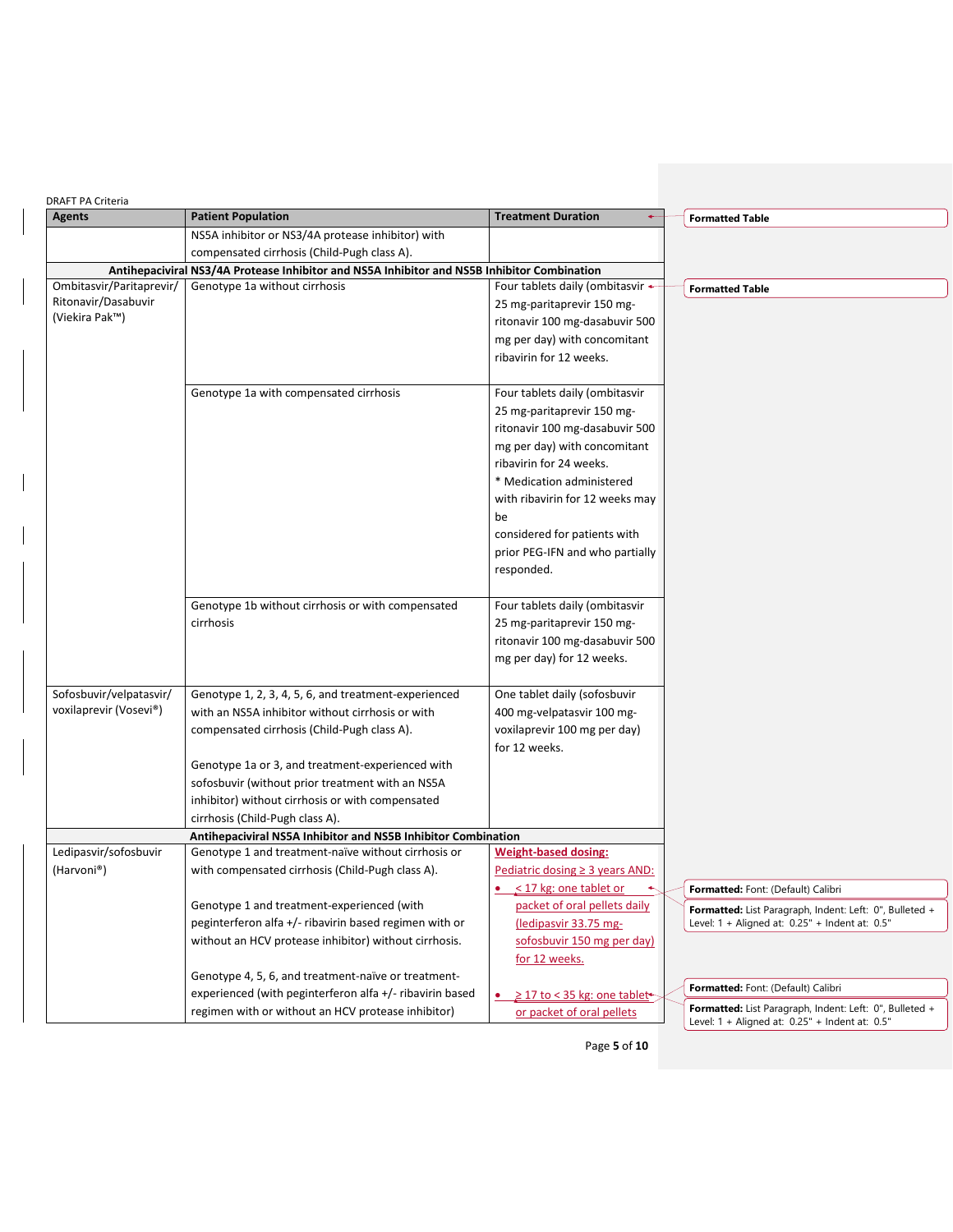| <b>DRAFT PA Criteria</b> |                                                          |                                                      |                                                                                                           |
|--------------------------|----------------------------------------------------------|------------------------------------------------------|-----------------------------------------------------------------------------------------------------------|
| <b>Agents</b>            | <b>Patient Population</b>                                | <b>Treatment Duration</b><br>$\leftarrow$            | <b>Formatted Table</b>                                                                                    |
|                          | without cirrhosis or with compensated cirrhosis (Child-  | daily (ledipasvir 45 mg-                             |                                                                                                           |
|                          | Pugh class A).                                           | sofosbuvir 200 mg per day)                           |                                                                                                           |
|                          |                                                          | for 12 weeks.                                        |                                                                                                           |
|                          |                                                          | Pediatrics weighing $\geq$ 35 kg                     | Formatted: Font: (Default) Calibri                                                                        |
|                          |                                                          | and adults: one tablet daily<br>(ledipasvir 90 mg-   | Formatted: List Paragraph, Indent: Left: 0", Bulleted +<br>Level: 1 + Aligned at: 0.25" + Indent at: 0.5" |
|                          |                                                          | sofosbuvir 400 mg per day)                           | Formatted: Font: (Default) Calibri, Bold                                                                  |
|                          |                                                          | with concomitant ribavirin                           | Formatted: Font: (Default) Calibri                                                                        |
|                          |                                                          | for 12 weeks.                                        |                                                                                                           |
|                          |                                                          |                                                      |                                                                                                           |
|                          |                                                          | Pediatrics weighing 17 to < 35                       |                                                                                                           |
|                          |                                                          | kg: one tablet or packet daily                       |                                                                                                           |
|                          |                                                          | Hedipasvir 45 mg sofosbuvir                          |                                                                                                           |
|                          |                                                          | 200 mg per day) for 12 weeks.                        |                                                                                                           |
|                          |                                                          | Pediatrics weighing $<$ 17 kg:                       |                                                                                                           |
|                          |                                                          | one tablet or packet daily                           |                                                                                                           |
|                          |                                                          | (ledipasvir 33.75 mg sofosbuvir                      |                                                                                                           |
|                          |                                                          | 150 mg per day) for 12 weeks.                        |                                                                                                           |
|                          | Genotype 1 and treatment-naïve or treatment-             | Weight based dosing as above                         |                                                                                                           |
|                          | experienced (with peginterferon alfa +/- ribavirin based | for 12 weeks.                                        |                                                                                                           |
|                          | regimen with or without an HCV protease inhibitor) with  |                                                      |                                                                                                           |
|                          | decompensated cirrhosis (Child-Pugh class B or C).       |                                                      |                                                                                                           |
|                          |                                                          | Pediatrics weighing $\geq$ 35 kg and                 |                                                                                                           |
|                          | Genotype 1 or 4, and treatment-naïve or treatment-       | adults: one tablet daily                             |                                                                                                           |
|                          | experienced (with peginterferon alfa +/- ribavirin based | (ledipasvir 90 mg-sofosbuvir                         |                                                                                                           |
|                          | regimen with or without an HCV protease inhibitor) liver | 400 mg per day) with                                 |                                                                                                           |
|                          | transplant recipients without cirrhosis or with          | concomitant ribavirin for 12                         |                                                                                                           |
|                          | compensated cirrhosis (Child-Pugh class A).              | weeks.                                               |                                                                                                           |
|                          | Genotype 1 and treatment-experienced (with               | Weight based dosing as above                         |                                                                                                           |
|                          | peginterferon alfa +/- ribavirin based regimen with or   | for 24 weeks.                                        |                                                                                                           |
|                          | without an HCV protease inhibitor) with compensated      |                                                      |                                                                                                           |
|                          | cirrhosis (Child-Pugh class A).                          | Pediatrics weighing $\geq$ 35 kg and                 |                                                                                                           |
|                          |                                                          | adults: one tablet daily                             |                                                                                                           |
|                          |                                                          | (ledipasvir 90 mg-sofosbuvir                         |                                                                                                           |
|                          |                                                          | 400 mg per day) with<br>concomitant ribavirin for 12 |                                                                                                           |
|                          |                                                          | weeks.                                               |                                                                                                           |
| Sofosbuvir/Velpatasvir   | Genotype 1, 2, 3, 4, 5, 6, and treatment-naïve or        | <b>Weight-based dosing:</b>                          |                                                                                                           |
| (Epclusa®)               | peginterferon/ribavirin-experienced with or without an   | Pediatric dosing $\geq$ 3 years AND:                 |                                                                                                           |
|                          | HCV NS3/4A protease inhibitor (boceprevir, simeprevir,   | $\bullet$ < 17 kg: one packet of oral                | Formatted: Font: (Default) Calibri                                                                        |
|                          | or telaprevir) without cirrhosis or with compensated     | pellets daily (sofosbuvir                            | Formatted: List Paragraph, Indent: Left: 0", Bulleted +                                                   |
|                          | cirrhosis (Child-Pugh class A).                          |                                                      | Level: 1 + Aligned at: 0.25" + Indent at: 0.5"                                                            |

Page **6** of **10**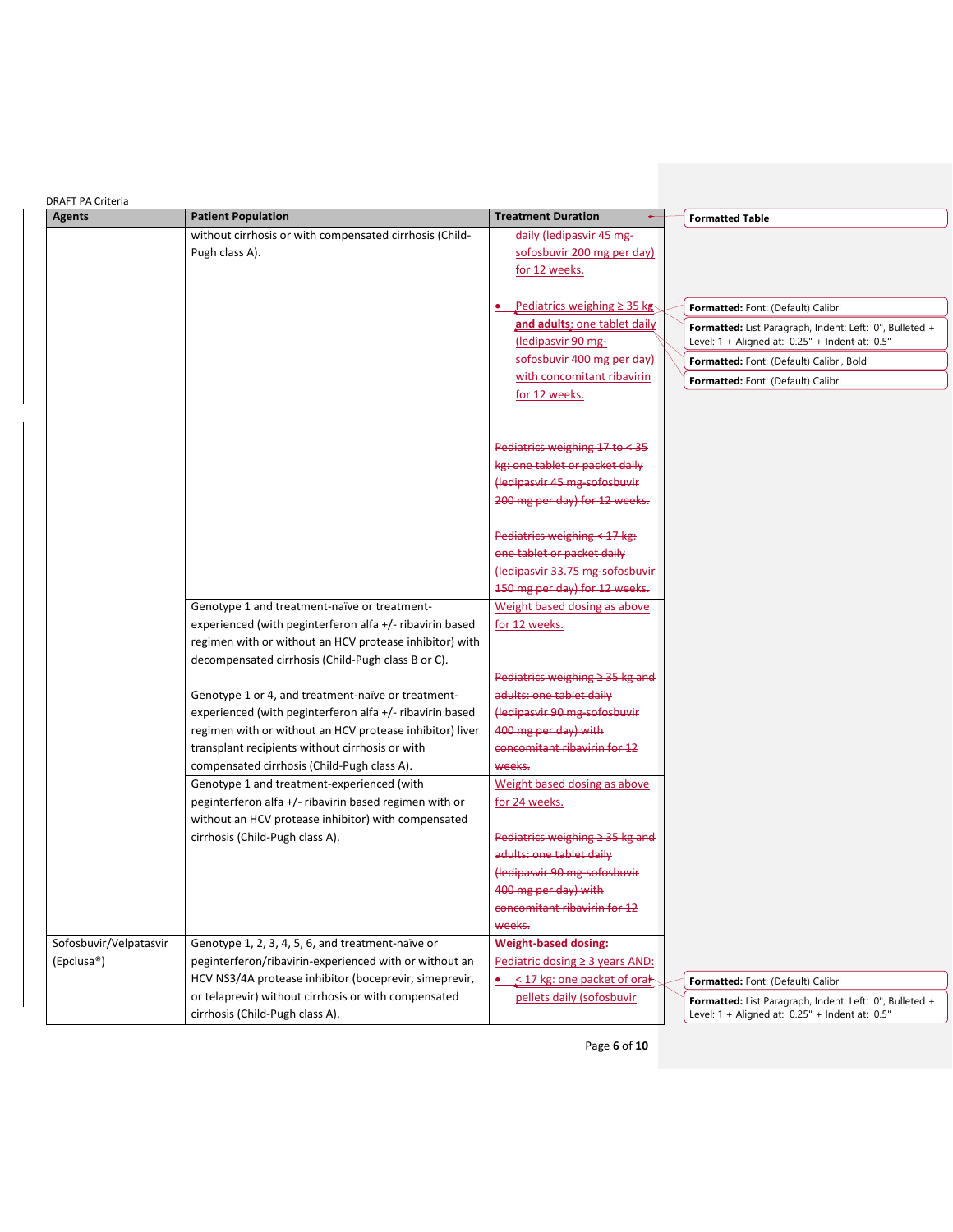| <b>Patient Population</b><br><b>Treatment Duration</b><br><b>Agents</b><br><b>Formatted Table</b><br>150 mg-velpatasvir 37.5 mg<br>per day) for 12 weeks.<br>• $\geq$ 17 to < 30 kg: one packet<br>Formatted: Font: (Default) Calibri<br>of oral pellets or tablet<br>Formatted: List Paragraph, Indent: Left: 0", Bulleted +<br>daily (sofosbuvir 200 mg-<br>Level: 1 + Aligned at: 0.25" + Indent at: 0.5"<br>velpatasvir 50 mg per day)<br>for 12 weeks.<br>• Pediatrics weighing $\geq$ 30 kg<br>Formatted: Font: (Default) Calibri<br>and adults: Two packets of<br>Formatted: List Paragraph, Indent: Left: 0", Bulleted +<br>oral pellets or oone tablet<br>Level: 1 + Aligned at: 0.25" + Indent at: 0.5"<br>daily (sofosbuvir 400mg-<br>Formatted: Font: (Default) Calibri, Bold<br>velpatasvir 100mg per day)<br>Formatted: Font: (Default) Calibri<br>for 12 weeks.<br>Pediatrics weighing $17$ to $\leq 30$<br>kg: One tablet daily (sofosbuvir<br>200 mg velpatasvir 50mg per |  |
|--------------------------------------------------------------------------------------------------------------------------------------------------------------------------------------------------------------------------------------------------------------------------------------------------------------------------------------------------------------------------------------------------------------------------------------------------------------------------------------------------------------------------------------------------------------------------------------------------------------------------------------------------------------------------------------------------------------------------------------------------------------------------------------------------------------------------------------------------------------------------------------------------------------------------------------------------------------------------------------------|--|
|                                                                                                                                                                                                                                                                                                                                                                                                                                                                                                                                                                                                                                                                                                                                                                                                                                                                                                                                                                                            |  |
|                                                                                                                                                                                                                                                                                                                                                                                                                                                                                                                                                                                                                                                                                                                                                                                                                                                                                                                                                                                            |  |
|                                                                                                                                                                                                                                                                                                                                                                                                                                                                                                                                                                                                                                                                                                                                                                                                                                                                                                                                                                                            |  |
|                                                                                                                                                                                                                                                                                                                                                                                                                                                                                                                                                                                                                                                                                                                                                                                                                                                                                                                                                                                            |  |
|                                                                                                                                                                                                                                                                                                                                                                                                                                                                                                                                                                                                                                                                                                                                                                                                                                                                                                                                                                                            |  |
|                                                                                                                                                                                                                                                                                                                                                                                                                                                                                                                                                                                                                                                                                                                                                                                                                                                                                                                                                                                            |  |
|                                                                                                                                                                                                                                                                                                                                                                                                                                                                                                                                                                                                                                                                                                                                                                                                                                                                                                                                                                                            |  |
|                                                                                                                                                                                                                                                                                                                                                                                                                                                                                                                                                                                                                                                                                                                                                                                                                                                                                                                                                                                            |  |
|                                                                                                                                                                                                                                                                                                                                                                                                                                                                                                                                                                                                                                                                                                                                                                                                                                                                                                                                                                                            |  |
|                                                                                                                                                                                                                                                                                                                                                                                                                                                                                                                                                                                                                                                                                                                                                                                                                                                                                                                                                                                            |  |
|                                                                                                                                                                                                                                                                                                                                                                                                                                                                                                                                                                                                                                                                                                                                                                                                                                                                                                                                                                                            |  |
|                                                                                                                                                                                                                                                                                                                                                                                                                                                                                                                                                                                                                                                                                                                                                                                                                                                                                                                                                                                            |  |
|                                                                                                                                                                                                                                                                                                                                                                                                                                                                                                                                                                                                                                                                                                                                                                                                                                                                                                                                                                                            |  |
|                                                                                                                                                                                                                                                                                                                                                                                                                                                                                                                                                                                                                                                                                                                                                                                                                                                                                                                                                                                            |  |
|                                                                                                                                                                                                                                                                                                                                                                                                                                                                                                                                                                                                                                                                                                                                                                                                                                                                                                                                                                                            |  |
|                                                                                                                                                                                                                                                                                                                                                                                                                                                                                                                                                                                                                                                                                                                                                                                                                                                                                                                                                                                            |  |
|                                                                                                                                                                                                                                                                                                                                                                                                                                                                                                                                                                                                                                                                                                                                                                                                                                                                                                                                                                                            |  |
|                                                                                                                                                                                                                                                                                                                                                                                                                                                                                                                                                                                                                                                                                                                                                                                                                                                                                                                                                                                            |  |
|                                                                                                                                                                                                                                                                                                                                                                                                                                                                                                                                                                                                                                                                                                                                                                                                                                                                                                                                                                                            |  |
| day) for 12 weeks.                                                                                                                                                                                                                                                                                                                                                                                                                                                                                                                                                                                                                                                                                                                                                                                                                                                                                                                                                                         |  |
| Genotype 1, 2, 3, 4, 5, 6, and treatment-naïve and<br>Weight based dosing as above                                                                                                                                                                                                                                                                                                                                                                                                                                                                                                                                                                                                                                                                                                                                                                                                                                                                                                         |  |
| treatment-experienced with or without an HCV NS3/4A<br>for 12 weeks.                                                                                                                                                                                                                                                                                                                                                                                                                                                                                                                                                                                                                                                                                                                                                                                                                                                                                                                       |  |
| protease inhibitor with decompensated cirrhosis (Child-                                                                                                                                                                                                                                                                                                                                                                                                                                                                                                                                                                                                                                                                                                                                                                                                                                                                                                                                    |  |
| Pugh B and C).                                                                                                                                                                                                                                                                                                                                                                                                                                                                                                                                                                                                                                                                                                                                                                                                                                                                                                                                                                             |  |
| Pediatrics weighing $\geq$ 30 kg and                                                                                                                                                                                                                                                                                                                                                                                                                                                                                                                                                                                                                                                                                                                                                                                                                                                                                                                                                       |  |
| adults: One tablet daily                                                                                                                                                                                                                                                                                                                                                                                                                                                                                                                                                                                                                                                                                                                                                                                                                                                                                                                                                                   |  |
| (sofosbuvir 400mg velpatasvir                                                                                                                                                                                                                                                                                                                                                                                                                                                                                                                                                                                                                                                                                                                                                                                                                                                                                                                                                              |  |
| 100mg per day) with                                                                                                                                                                                                                                                                                                                                                                                                                                                                                                                                                                                                                                                                                                                                                                                                                                                                                                                                                                        |  |
| concomitant ribavirin for 12                                                                                                                                                                                                                                                                                                                                                                                                                                                                                                                                                                                                                                                                                                                                                                                                                                                                                                                                                               |  |
| weeks.                                                                                                                                                                                                                                                                                                                                                                                                                                                                                                                                                                                                                                                                                                                                                                                                                                                                                                                                                                                     |  |
|                                                                                                                                                                                                                                                                                                                                                                                                                                                                                                                                                                                                                                                                                                                                                                                                                                                                                                                                                                                            |  |
| Pediatrics weighing 17 to < 30                                                                                                                                                                                                                                                                                                                                                                                                                                                                                                                                                                                                                                                                                                                                                                                                                                                                                                                                                             |  |
| kg: One tablet daily (sofosbuvir                                                                                                                                                                                                                                                                                                                                                                                                                                                                                                                                                                                                                                                                                                                                                                                                                                                                                                                                                           |  |
| 200 mg velpatasvir 50mg per                                                                                                                                                                                                                                                                                                                                                                                                                                                                                                                                                                                                                                                                                                                                                                                                                                                                                                                                                                |  |
| day) with concomitant ribavirin                                                                                                                                                                                                                                                                                                                                                                                                                                                                                                                                                                                                                                                                                                                                                                                                                                                                                                                                                            |  |
| for 12 weeks.                                                                                                                                                                                                                                                                                                                                                                                                                                                                                                                                                                                                                                                                                                                                                                                                                                                                                                                                                                              |  |
| <b>Antihepaciviral NS5B Inhibitor</b>                                                                                                                                                                                                                                                                                                                                                                                                                                                                                                                                                                                                                                                                                                                                                                                                                                                                                                                                                      |  |
| Sofosbuvir (Sovaldi®)<br>Adults and pediatrics with genotype 2 and treatment-<br><b>Weight-based dosing:</b><br>٠<br><b>Formatted Table</b>                                                                                                                                                                                                                                                                                                                                                                                                                                                                                                                                                                                                                                                                                                                                                                                                                                                |  |
| naïve or treatment-experienced (with interferon-based<br>Pediatric dosing ≥ 3 years AND:                                                                                                                                                                                                                                                                                                                                                                                                                                                                                                                                                                                                                                                                                                                                                                                                                                                                                                   |  |
| regimen with or without ribavirin) without cirrhosis or<br>$\bullet$ < 17 kg: one packet of oral<br>Formatted: Font: (Default) Calibri                                                                                                                                                                                                                                                                                                                                                                                                                                                                                                                                                                                                                                                                                                                                                                                                                                                     |  |
| with compensated cirrhosis (Child-Pugh class A).<br>pellets daily (sofosbuvir                                                                                                                                                                                                                                                                                                                                                                                                                                                                                                                                                                                                                                                                                                                                                                                                                                                                                                              |  |
| 150 mg per day) with                                                                                                                                                                                                                                                                                                                                                                                                                                                                                                                                                                                                                                                                                                                                                                                                                                                                                                                                                                       |  |
| concomitant ribavirin for                                                                                                                                                                                                                                                                                                                                                                                                                                                                                                                                                                                                                                                                                                                                                                                                                                                                                                                                                                  |  |
| 12 weeks.<br>Formatted: Indent: Left: 0.25", No bullets or                                                                                                                                                                                                                                                                                                                                                                                                                                                                                                                                                                                                                                                                                                                                                                                                                                                                                                                                 |  |
| numbering                                                                                                                                                                                                                                                                                                                                                                                                                                                                                                                                                                                                                                                                                                                                                                                                                                                                                                                                                                                  |  |

Page **7** of **10**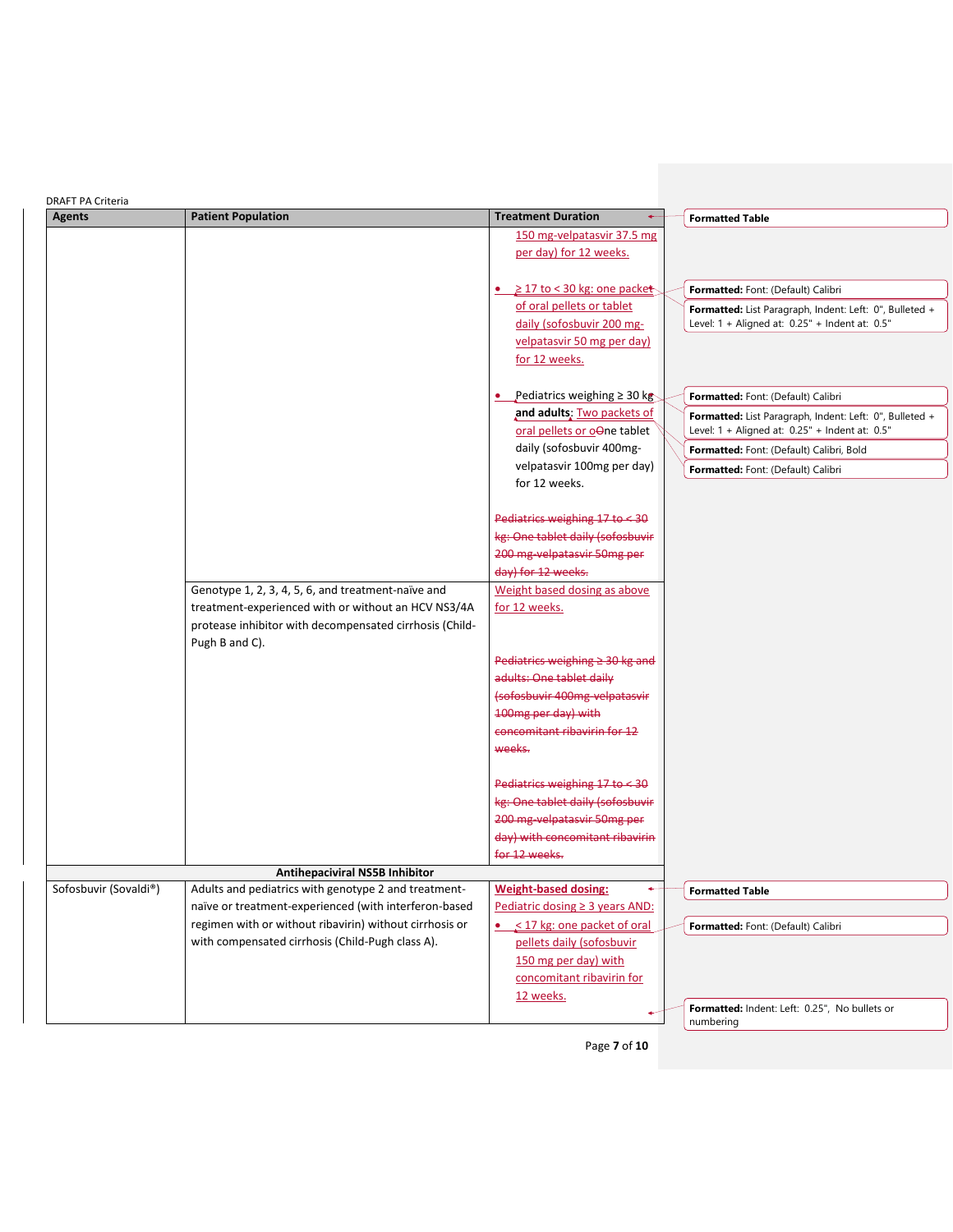| <b>DRAFT PA Criteria</b> |                                                         |                                       |                                                         |
|--------------------------|---------------------------------------------------------|---------------------------------------|---------------------------------------------------------|
| <b>Agents</b>            | <b>Patient Population</b>                               | <b>Treatment Duration</b>             | <b>Formatted Table</b>                                  |
|                          |                                                         | ≥ 17 to < 35 kg: one tablet<br>٠      | Formatted: List Paragraph, Indent: Left: 0", Bulleted + |
|                          |                                                         | or packet of oral pellets             | Level: 1 + Aligned at: 0.25" + Indent at: 0.5"          |
|                          |                                                         | daily (sofosbuvir 200 mg              |                                                         |
|                          |                                                         | per day) with concomitant             |                                                         |
|                          |                                                         | ribavirin for 12 weeks.               |                                                         |
|                          |                                                         | • Pediatrics weighing $\geq$ 35 kg    | Formatted: List Paragraph, Indent: Left: 0", Bulleted + |
|                          |                                                         | and adults: One tablet or             | Level: 1 + Aligned at: 0.25" + Indent at: 0.5"          |
|                          |                                                         | two packets of oral pellets           | Formatted: Font: Bold                                   |
|                          |                                                         | daily (sofosbuvir 400 mg              |                                                         |
|                          |                                                         | per day) with concomitant             |                                                         |
|                          |                                                         | ribavirin for 12 weeks.               |                                                         |
|                          |                                                         | Pediatrics weighing < 17 kg:          |                                                         |
|                          |                                                         | One tablet or packet daily            |                                                         |
|                          |                                                         | (sofosbuvir 150 mg per day)           |                                                         |
|                          |                                                         | with concomitant ribavirin for        |                                                         |
|                          |                                                         | 12 weeks.                             |                                                         |
|                          | Adults with genotype 1 or 4, and treatment-naïve        | Adults $\geq$ 18 years only:          |                                                         |
|                          | without cirrhosis or with compensated cirrhosis (Child- | Pediatrics weighing $\geq$ 35 kg and  |                                                         |
|                          | Pugh class A).                                          | adults: Oone tablet daily             |                                                         |
|                          |                                                         | (sofosbuvir 400 mg per day)           |                                                         |
|                          |                                                         | with concomitant                      |                                                         |
|                          |                                                         | peginterferon and ribavirin for       |                                                         |
|                          |                                                         | 12 weeks.                             |                                                         |
|                          |                                                         |                                       |                                                         |
|                          |                                                         | Pediatrics weighing $17$ to $\leq 35$ |                                                         |
|                          |                                                         | kg: One tablet or packet daily        |                                                         |
|                          |                                                         | (sofosbuvir 200 mg per day)           |                                                         |
|                          |                                                         | with concomitant                      |                                                         |
|                          |                                                         | peginterferon and ribavirin for       |                                                         |
|                          |                                                         | 12 weeks.                             |                                                         |
|                          |                                                         |                                       |                                                         |
|                          |                                                         | Pediatrics weighing < 17 kg:          |                                                         |
|                          |                                                         | One tablet or packet daily            |                                                         |
|                          |                                                         | (sofosbuvir 150 mg per day)           |                                                         |
|                          |                                                         | with concomitant                      |                                                         |
|                          |                                                         | peginterferon and ribavirin for       |                                                         |
|                          |                                                         | 12 weeks.                             |                                                         |
|                          | Adults and pediatrics with genotype 3 and treatment-    | Pediatric weight based or adult       |                                                         |
|                          | naïve or treatment-experienced (with interferon-based   | dosing as above for 24 weeks.         |                                                         |
|                          | regimen with or without ribavirin) without cirrhosis or |                                       |                                                         |
|                          | with compensated cirrhosis (Child-Pugh class A).        |                                       |                                                         |
|                          |                                                         | Pediatrics weighing $\geq$ 35 kg      |                                                         |
|                          |                                                         | and adults: One tablet                |                                                         |
|                          |                                                         | (sofosbuvir 400 mg per day)           |                                                         |
|                          |                                                         |                                       |                                                         |

Page **8** of **10**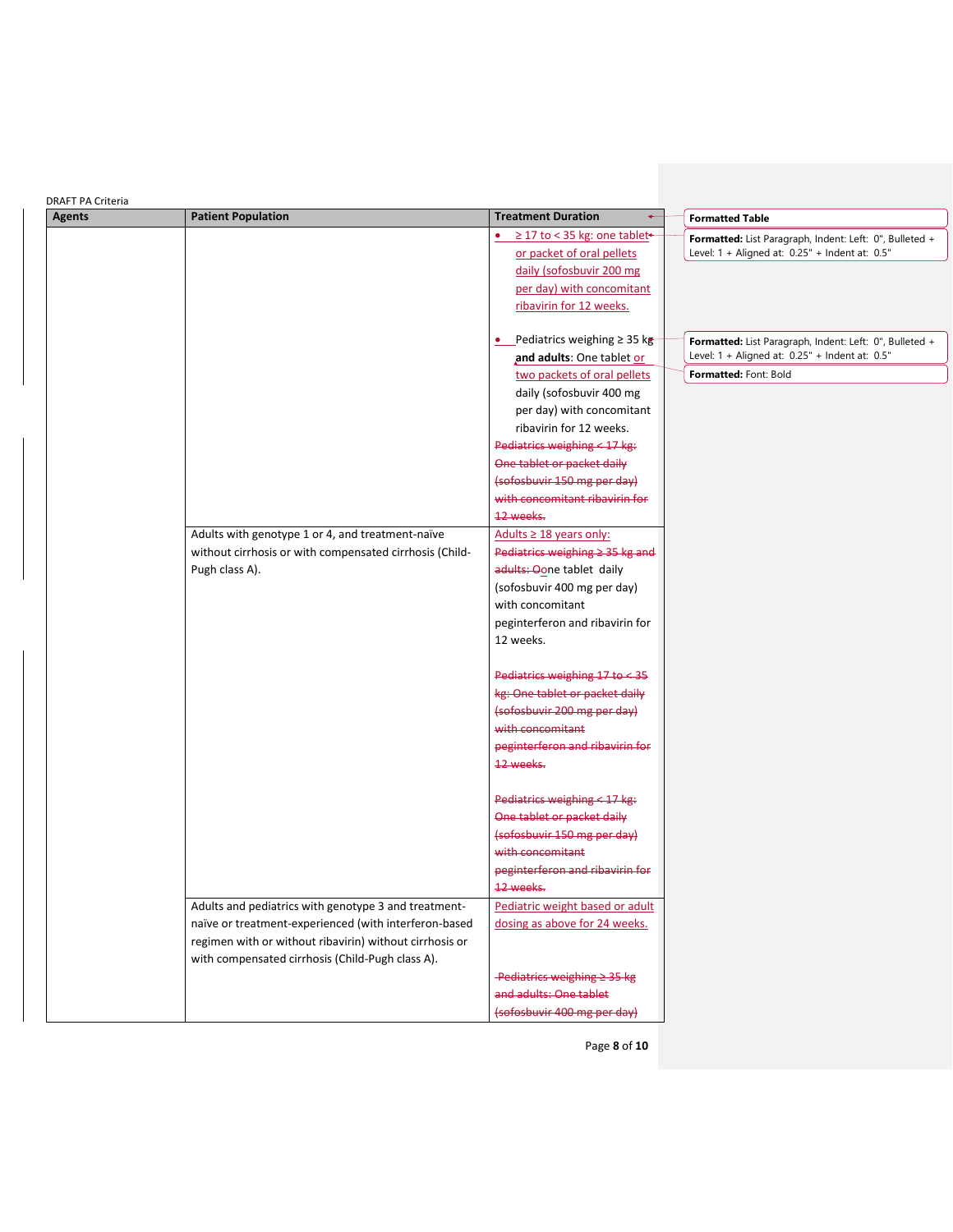| <b>Agents</b> | <b>Patient Population</b> | <b>Treatment Duration</b><br><b>Formatted Table</b> |
|---------------|---------------------------|-----------------------------------------------------|
|               |                           | with concomitant ribavirin for                      |
|               |                           | 24 weeks.                                           |
|               |                           |                                                     |
|               |                           | Pediatrics weighing 17 to <35                       |
|               |                           | kg: One tablet or packet daily                      |
|               |                           | (sofosbuvir 200 mg per day)                         |
|               |                           | with concomitant ribavirin for                      |
|               |                           | 24 weeks.                                           |
|               |                           |                                                     |
|               |                           | Pediatrics weighing < 17 kg:                        |
|               |                           | One tablet or packet daily                          |
|               |                           | (sofosbuvir 150 mg per day)                         |
|               |                           | with concomitant ribavirin for                      |
|               |                           | 24 weeks.                                           |

### Notes:

- Harvoni (ledipasvir/sofosbuvir) for 8 weeks can be considered in treatment-naïve genotype 1 patients without cirrhosis who have pretreatment HCV RNA < 6 million IU/mL.<sup>3</sup>
- Zepatier: Testing patients with HCV genotype 1a infection for the presence of virus with NS5A resistanceassociated polymorphisms is recommended prior to treatment initiation to determine regimen and duration. Sustained virologic response rates were lower after 12 weeks in genotype 1a-infected patients with one or more baseline NS5A resistance-associated polymorphisms at amino acid positions 28, 30, 31, or 93.<sup>8</sup>
- Daklinza (daclatasvir) was discontinued by BMS in June 2019.
- Technivie (ombitasvir/paritaprevir/ritonavir) was discontinued by AbbVie in January 2019.
- Viekira XR (ombitasvir/paritaprevir/ritonavir/dasabuvir) was discontinued by AbbVie in January 2019.
- Olysio (simeprevir) was discontinued by Janssen in May 2018.
- Victrelis (boceprevir) was discontinued by Merck in December 2015.
- Incivek (telaprevir) was discontinued by Vertex in October 2014.

## **References**

- 1. AASLD-IDSA. Recommendations for testing, managing, and treating hepatitis C. http://www.hcvguidelines.org. Accessed May 26, 2020December 7, 2021. Available at: <https://www.hcvguidelines.org/>
- 2. Epclusa (sofosbuvir/velpatasvir) [prescribing information]. Foster City, CA: Gilead Sciences, Inc; March 2020June 2021.
- 3. Harvoni (ledipasvir/sofosbuvir) [prescribing information]. Foster City, CA: Gilead Sciences, Inc; March 2020.
- 4. Mavyret (glecaprevir/pibrentasvir) [prescribing information]. North Chicago, IL: AbbVie Inc; May 2020.
- 5. Sovaldi (sofosbuvir) [prescribing information]. Foster City, CA: Gilead Sciences, Inc; March 2020June 2021
- 6. Viekira Pak (ombitasvir/paritaprevir/ritonavir/dasabuvir) [prescribing information]. North Chicago, IL: AbbVie Inc; December 2019.
- 7. Vosevi (sofosbuvir/velpatasvir/voxilaprevir) [prescribing information]. Foster City, CA: Gilead Sciences Inc; November 2019.
- 8. Zepatier (elbasvir and grazoprevir) [prescribing information]. Whitehouse Station, NJ: Merck Sharp & Dohme Corp; December 20192021.